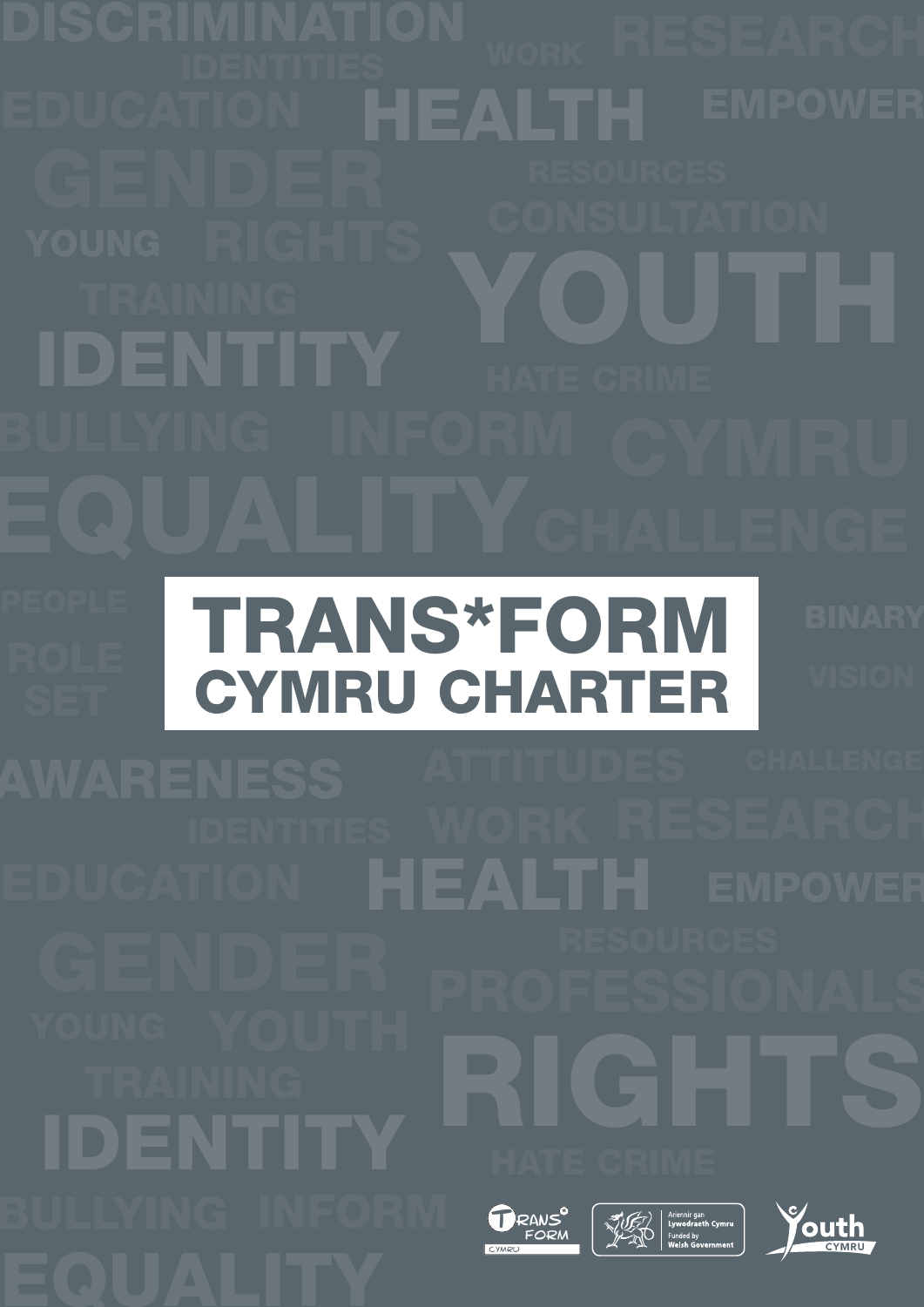# TRANS\*FORM CYMRU **CHARTER**

TRANS\*FORM CYMRU IS A THREE YEAR PROJECT FUNDED BY THE WELSH GOVERNMENT TO EMPOWER AND SUPPORT TRANS\* YOUNG PEOPLE TO ACCESS THEIR RIGHTS AND TO PROVIDE SUPPORT TO YOUTH-FACING ORGANISATIONS TO ADDRESS DISCRIMINATION AND EXCLUSION OFTEN EXPERIENCED BY TRANS\* YOUNG PEOPLE.

The Charter has been developed by trans\* young people from the project Steering Group, in line with the United Nations' Convention on the Rights of the Child.

The UNCRC protects the rights of young people up to the ages of 18. The UNCRC has 54 articles, 42 of which are rights belonging to children and young people up to 18 years of age. In 2011, Wales became the first country in the UK to make the UNCRC part of its domestic law in the Rights of Children and Young Persons (Wales) Measure (2011).

[NAME OF ORGANISATION] COMMITS TO ENSURE THAT THE RIGHTS OF TRANS\* YOUNG PEOPLE BE HONOURED IN ACCORDANCE WITH THE CHARTER.

# **TRANS\* YOUNG PEOPLE HAVE THE** RIGHT TO BE LISTENED TO AND TO BE HEARD AND TAKEN SERIOUSLY BY PROFESSIONALS (UNCRC ARTICLE 12)

### [NAME OF ORGANISATION] COMMITS TO:

*Consult trans\* young people and take their views into account when making decisions.*

*Trust trans\* young people to know their own gender identity.* 

*Recognise the impact of dysphoria on young people's self esteem, mental health and their participation and engagement in activities.*

*Support time off for medical appointments.* 

## **TRANS\* YOUNG PEOPLE HAVE** THE RIGHT TO HAVE THEIR IDENTITY RESPECTED AND TO BE ADDRESSED USING CORRECT NAME AND PRONOUNS (UNCRC ARTICLE ARTICLE 7)

### **INAME OF ORGANISATION1 COMMITS TO:**

*Respect young people's identities and use young people's chosen name and pronouns (regardless of whether their name has legally been changed).* 

*Develop and use forms which recognise trans\* and non-binary identities and allow space for people to self-identify.*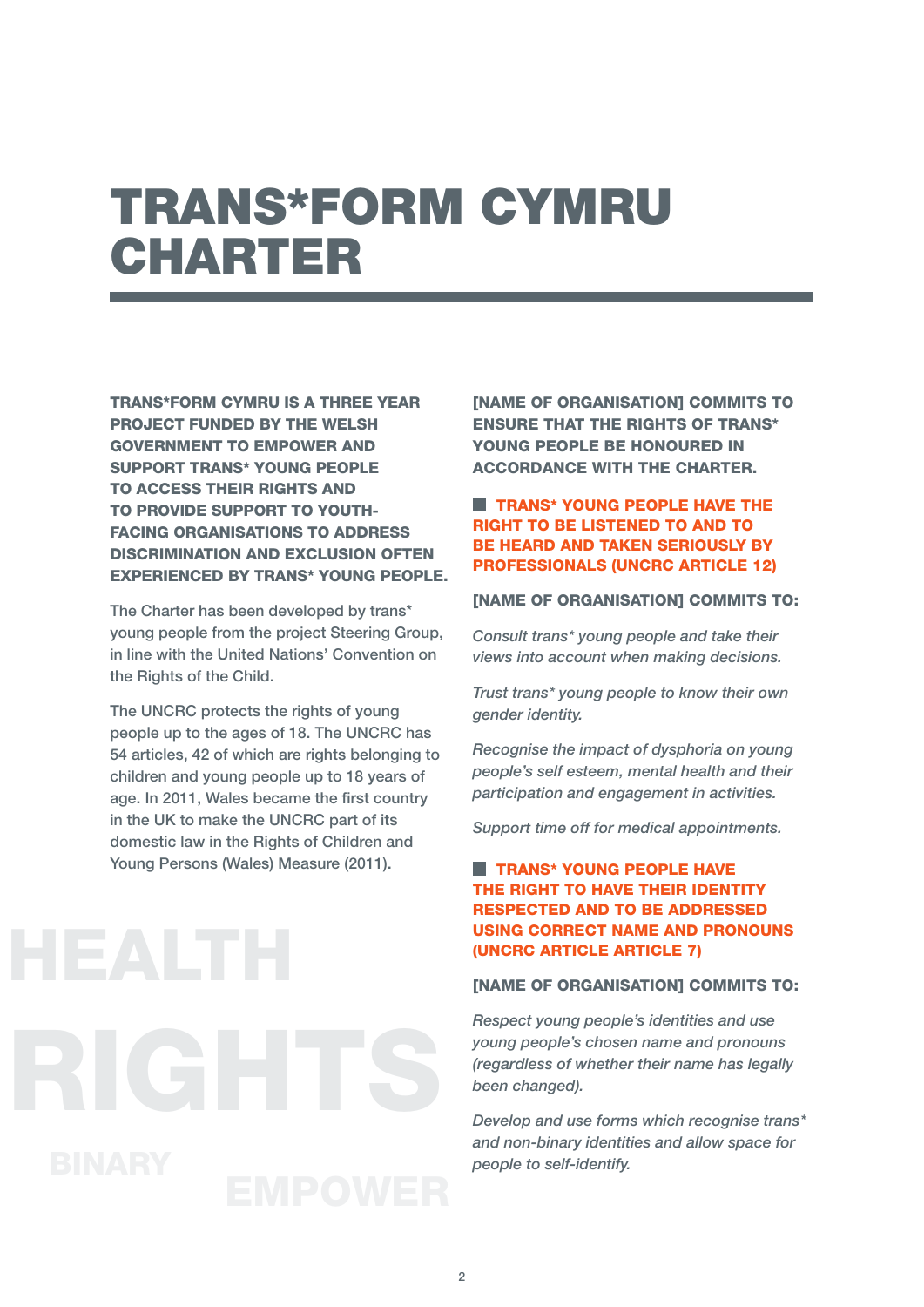*Not assume people's gender or pronouns based on their gender expression and create opportunities for people to share their names and pronouns.* 

*Avoid intrusive questions and respect young people's privacy, not making assumptions about transition routes or surgeries.* 

### **TRANS\* YOUNG PEOPLE HAVE THE** RIGHT TO ACCESS GENDER APPROPRIATE FACILITIES (UNCRC ARTICLES 15, 28)

### [NAME OF ORGANISATION] COMMITS TO:

*Support trans\* young people to access the facilities of their gender identity.*

*Work towards providing gender neutral changing rooms and toilets.*

*Be aware of the needs of trans\* young people when organising residential activities and/or overnight stays.*

## **TRANS\* YOUNG PEOPLE HAVE THE** RIGHT TO FEEL SAFE AND NOT HEAR TRANSPHOBIC AND DISCRIMINATORY LANGUAGE (UNCRC ARTICLE 19)

### **INAME OF ORGANISATION1 COMMITS TO:**

*Train staff to ensure an organisation wide understanding of what constitutes transphobic language and behaviour and the potential impact on trans\* young people.* 

*Challenge stereotypes to prevent escalation to bullying or hate crime.* 

*Take transphobic language and bullying as* 

*seriously as physical bullying and acknowledge that some language can be potentially life threatening.*

*Celebrate trans\* role models and educate cisgender young people about trans\* identities and hate crime.*

*De-sensationalise the nature of transition so that it create a safe environment in which the rights and privacy of trans\* people are respected.*

*Ensure instances of transphobic bullying are being monitored and recorded, separately to homophobic incidents.*

*Support trans\* young people to recognise and report hate crime and incidents.*

# **TRANS\* YOUNG PEOPLE HAVE THE** RIGHT TO PRIVACY AND SAFETY (UNCRC ARTICLE 16)

### [NAME OF ORGANISATION] COMMITS TO:

*Ensure all records are changed and that young people's trans\* status is only disclosed to relevant individuals.*

*Recognise that outing can endanger lives.* 

### **TRANS\* YOUNG PEOPLE HAVE THE** RIGHT TO GROW UP TO BE HEALTHY (UNCRC ARTICLE 6)

### [NAME OF ORGANISATION] COMMITS TO:

*Recognise being trans\* is not a mental health problem, but understand the potential impact of discrimination and dysphoria on mental health.*